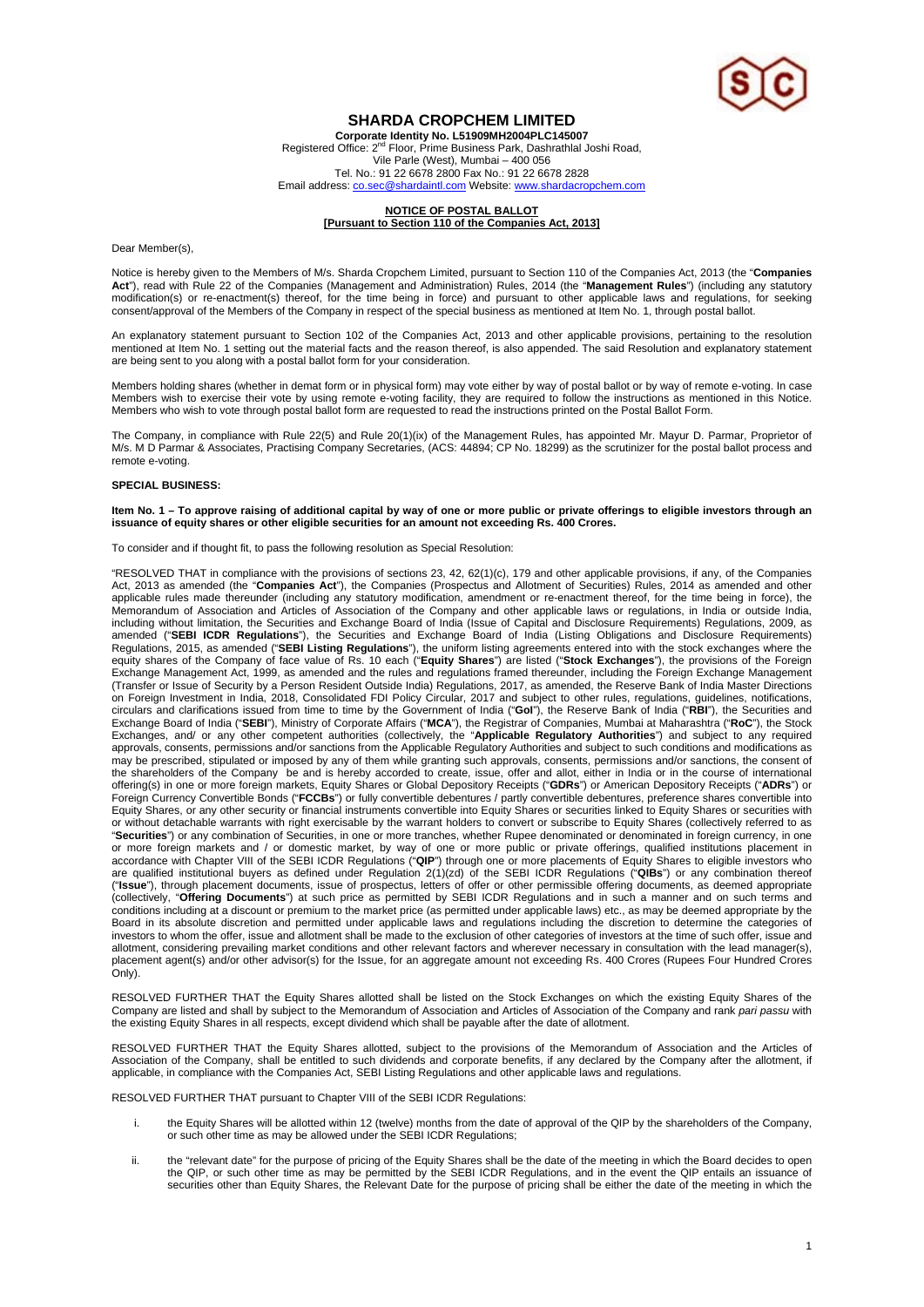Board decides to open the QIP or the date on which holders of securities other than Equity Shares become eligible to apply for Equity Shares, as may be determined by the Board;

- iii. the Equity Shares shall not be eligible to be sold by the allottees for a period of one year from the date of allotment, except on a recognized stock exchange, or except as may be permitted from time to time under the SEBI ICDR Regulations;
- iv. the Equity Shares will be allotted at a price being not less than the price determined in accordance with the pricing formula provided under Chapter VIII of the SEBI ICDR Regulations (the "Floor Price"), provided that the Board may, in accordance with applicable law, offer a discount of not more than 5% of the Floor Price or such percentage as permitted under applicable law;
- v. the Issue Equity Shares shall be allotted as fully paid-up; and
- vi. the aggregate of all QIPs made by the Company in financial year 2019 shall not exceed five times the net worth of the Company as per the audited balance sheet as at March 31, 2018.

RESOLVED FURTHER THAT in the event the Securities are proposed to be issued as FCCBs, ADRs or GDRs, the relevant date for the purpose of pricing the Securities shall be determined in accordance with the Issue of Foreign Currency Convertible Bonds and Ordinary Shares (through the Depositary Receipt Mechanism) Scheme, 1993 or the Depositary Receipt Scheme, 2014, as the case may be (including any amendments thereto or re-enactment thereof, for the time being in force) or as may be permitted under applicable law.

RESOLVED FURTHER THAT for the purpose of giving effect to any offer, issue or allotment of Securities or Equity Shares on conversion of securities, the Board be and is hereby authorised on behalf of the Company to seek listing of any or all of such Securities or Equity Shares as the case may be, on one or more stock exchanges in India or outside India and the listing of Equity Shares underlying the ADRs and/or GDRs on the Stock Exchanges in India.

RESOLVED FURTHER THAT the Board be and is hereby authorized to appoint lead manager(s), merchant bankers, placement agent(s), underwriter(s), depositories, custodians, registrars, bankers, legal counsel and all other advisors, consultants and agencies as are or may be required to be appointed and to provide remuneration through commission, brokerage, fees and also to reimburse them for out of pocket expenses incurred by them in connection with the Issue and also to enter into and execute all such arrangements, agreements, memoranda, documents, etc. with such agencies and to seek the listing of the Equity Shares on the Stock Exchanges (or any relevant foreign stock exchange).

RESOLVED FURTHER THAT the Board be and is hereby authorized to take all actions as may be required, in its absolute discretion, in furtherance of, or in relation to, or ancillary to the Issue, including but not limited to the determination of the terms thereof, the finalization and approval of the draft and final Offering Documents, determining the form and manner of the Issue, identification of the class of investors, including but not limited to QIBs to whom the Securities will be offered, number of Securities to be allotted in each tranche, utilization of the Issue proceeds, execution of all necessary documents, agreements, forms and deeds in connection with the Issue, appointment of intermediaries, entering into arrangements for managing, underwriting, marketing, listing and trading, to pay any fees, commissions, remuneration, expenses relating thereto, opening and closing of the period of subscription of the Issue, determining the Issue price (and any premium amount on the Securities, or discounts as permitted under applicable law to the issue/conversion/exercise/redemption), rate of interest, redemption period, fixing record date, listings on one or more stock exchanges in India or abroad and all other terms and conditions of the Securities and to amend, vary or modify any of the above as the Board may consider necessary, desirable or expedient, to take such steps and to settle all questions or difficulties that may arise in regard to the Issue and take all other steps which are incidental and ancillary in connection thereof without any further consent or approval from the members.

RESOLVED FURTHER THAT the Board be and is hereby authorised to delegate (to the extent permitted by law) all or any of the powers herein conferred to any duly appointed committee or officer of the Company.

RESOLVED FURTHER THAT the certified copy of the above resolution duly signed by any one Director or Company Secretary of the Company be submitted to the concerned authority(ies) and they be requested to act upon the same.

RESOLVED FURTHER THAT any Director of the Company or Company Secretary of the Company, be severally authorised to do all such acts, deeds, matters and things and execute such papers, deeds and documents as may be necessary or expedient to give effect to this resolution."

**BY ORDER OF BOARD OF DIRECTORS** 

**Sd/-**  $S$ d/-

**Date: June 25, 2018 Place: Mumbai** 

**JETKIN GUDHKA COMPANY SECRETARY** 

## **NOTES**

- 1. The Explanatory Statement pursuant to Section 102(1) of the Companies Act, 2013, relating to the Special Business under Item No. 1 is annexed hereto and also forms part of the Notice.
- 2. A copy of the Notice is also available on the website of the Company at www.shardacropchem.com, the website of our Registrar Karvy Computershare Private Limited at www.evoting.karvy.com, and on the website of the BSE Limited at www.bseindia.com and on the website of the National Stock Exchange of India Limited at www.nseindia.com.
- 3. The Postal Ballot Notice is being sent to all the Members, whose names appear on the Register of Members as received from the Registrar & Share Transfer Agents and List of Beneficial Owners as received from National Securities Depository Limited (NSDL)/ Central Depository Services (India) Limited (CDSL) as on the cut-off date i.e. 22nd June, 2018. The voting rights shall be reckoned in proportion to the paid-up equity share capital held by the Members as on 22nd June, 2018 and a person who is not a Member of the Company as on the cut-off date should treat this Notice for information purpose only. The voting rights for the equity shares are one vote per equity share, registered in the name of the Member.
- 4. The Company has appointed Mr. Mayur D. Parmar, Proprietor of M/s. M D Parmar & Associates, Practicing Company Secretaries, Mumbai as Scrutinizer for scrutinising the Postal Ballot process in a fair and transparent manner.
- 5. Members desiring to exercise their vote through the Postal Ballot Form are requested to read carefully the instructions printed on the Postal Ballot Form.
- 6. The Members who are voting through the Postal Ballot Form must return the same duly completed in the enclosed postage prepaid self-addressed envelope. An unsigned Postal Ballot Form will be rejected. Postage will be borne and paid by the Company. However, Postal Ballot Form(s), if sent by courier or by registered post at the expense of the Member(s) will also be accepted. The Postal Ballot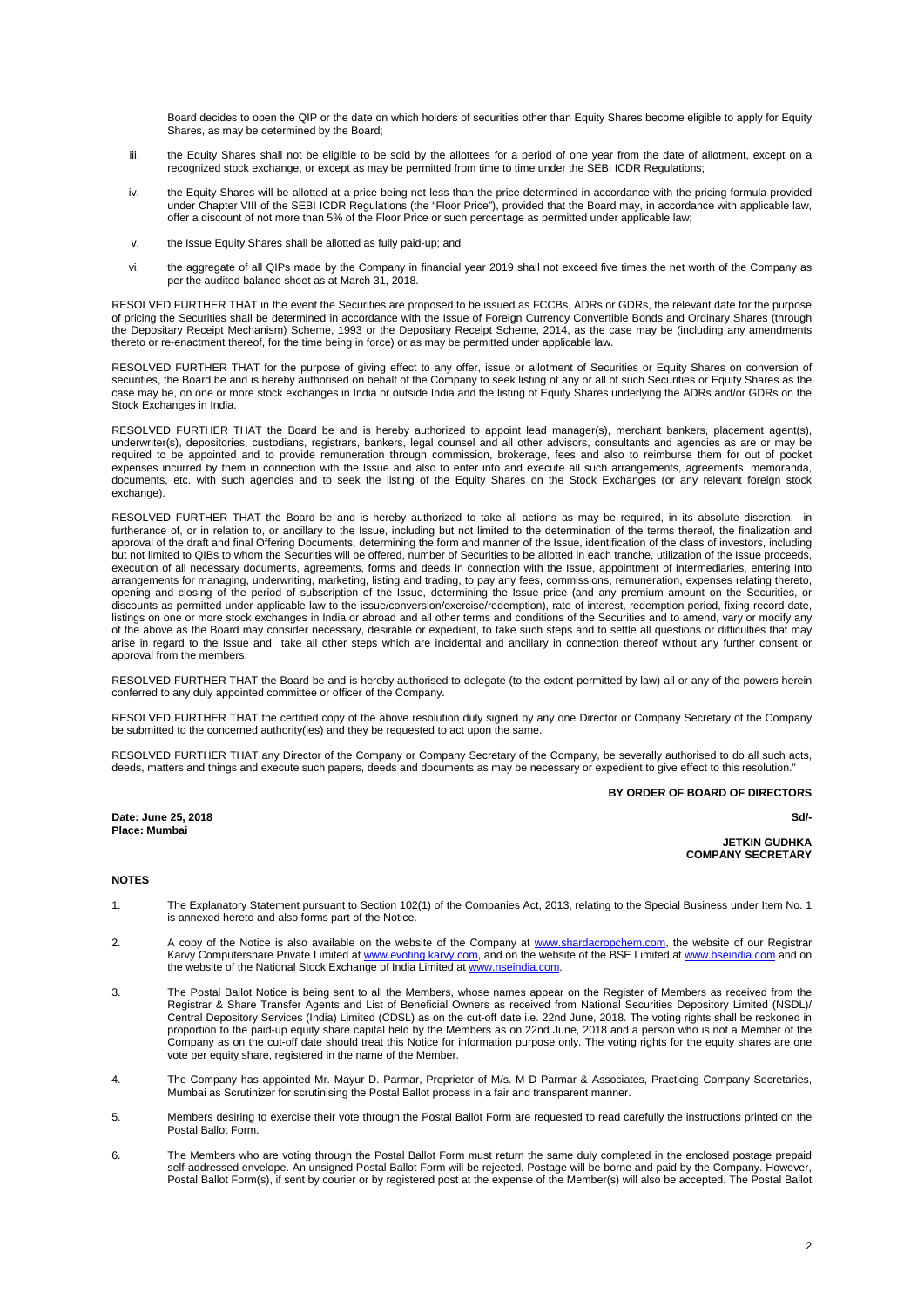Form(s) can also be deposited personally at the Registered Office of the Company. The Postal Ballot Forms(s) should reach the<br>Scrutinizer not later than the close of working hours i.e. 5.00 p.m. IST on Saturday, 28<sup>th</sup> Jul failing which, it will be strictly treated as if no reply has been received from the Member.

7. In compliance with provisions of Section 108 of the Companies Act, 2013, Rule 20 of the Companies (Management and Administration) Rules, 2014 as amended by the Companies (Management and Administration) Amendment Rules, 2015 and Regulation 44 of SEBI (Listing Obligations and Disclosure Requirements) Regulations, 2015, the Company is pleased to provide evoting facility to all its Members, to enable them to cast their votes electronically instead of dispatching the physical Postal Ballot Form by post. The Company has engaged the services of Karvy Computershare Private Limited ("Karvy") for the purpose of providing evoting facility to all its Members.

The instructions for e-voting are as follows:

- In case a Member receives an email from Karvy [for members whose email IDs are registered with the Company / Depository Participants (s)]:
	- i. Launch internet browser by typing the URL: https://evoting.karvy.com.
	- ii. Enter the login credentials (i.e. User ID and password). In case of physical folio, User ID will be EVEN number followed by folio number. In case of Demat account, User ID will be your DP ID and Client ID. However, if you are already registered with Karvy for e-voting, you can use your existing User ID and password for casting your vote.
	- iii. After entering these details appropriately, click on "LOGIN".
	- iv. You will now reach password change Menu wherein you are required to mandatorily change your password. The new password shall comprise of minimum 8 characters with at least one upper case (A- Z), one lower case (a-z), one numeric value (0-9) and a special character (@,#,\$, etc.,). The system will prompt you to change your password and update your contact details like mobile number, email ID etc. on first login. You may also enter a secret question and answer of your choice to retrieve your password in case you forget it. It is strongly recommended that you do not share your password with any other person and that you take utmost care to keep your password confidential.
	- v. You need to login again with the new credentials.
	- vi. On successful login, the system will prompt you to select the "EVENT" i.e., Sharda Cropchem Limited.
	- vii. On the voting page, enter the number of shares (which represents the number of votes) as on the Cut-off Date under "FOR / AGAINST" or alternatively, you may partially enter any number in "FOR" and partially "AGAINST" but the total number in "FOR / AGAINST" taken together not exceeding your total shareholding as mentioned herein above. You may also choose the option ABSTAIN. If the shareholder does not indicate either "FOR" or "AGAINST" it will be treated as "ABSTAIN" and the shares held will not be counted under either head.
	- viii. Shareholders holding multiple folios / demat accounts shall choose the voting process separately for each folio / demat accounts.
	- ix. Voting has to be done for each item of the notice separately. In case you do not desire to cast your vote on any specific item it will be treated as abstained.
	- x. You may then cast your vote by selecting an appropriate option and click on "Submit".
	- xi. A confirmation box will be displayed. Click "OK" to confirm else "CANCEL" to modify. Once you have voted on the resolution, you will not be allowed to modify your vote. During the voting period, Members can login any number of times till they have voted on the Resolution(s).
	- xii. Corporate / Institutional Members (i.e. other than Individuals, HUF, NRI etc.,) are also required to send scanned certified true copy (PDF Format) of the Board Resolution / Authority Letter etc., together with attested specimen signature(s) of the duly authorised representative(s), to the Scrutinizer at email mdparmar11@gmail.com with a copy marked to evoting@k
- **B.** In case of Members receiving physical copy of Notice [for members whose email IDs are not registered with the Company / Depository Participants (s)]
	- i. E-Voting **Event Number** (EVEN), User ID and Password is provided with the postal ballot notice.
	- Please follow all steps from Sl. No. (i) to (xii) above to cast your vote by electronic means.

## **C. General Guidelines:**

- i. It is strongly recommended not to share your password with any other person and take utmost care to keep your password confidential. Login to the e-voting website will be disabled upon five unsuccessful attempts to key in the correct password. In such an event, you will need to go through the "Forgot User Details/Password?" or "Physical User Reset Password?" option available on www.evotingkarvy.com to reset the password.
- ii. The e-voting period commences on Friday,  $29<sup>th</sup>$  June, 2018 (9.00 a.m. IST) and ends on Saturday,  $28<sup>th</sup>$  July, 2018 (5.00 p.m. IST). During this period, the Members of the Company holding shares either in physical form or in dematerialized form as on the<br>cut-off date i.e. 22<sup>nd</sup> June, 2018, may cast their vote through e-voting. The e-voting module thereafter. Once the vote on a resolution(s) is cast by the Member, he/ she shall not be allowed to change it subsequently.
- 8. In case of shares held by companies, trusts, societies, etc. the duly completed Postal Ballot Form should be accompanied by a certified copy of the Board Resolution/ Authority letter etc. together with attested specimen signature(s) of the duly authorized signatory/ies, giving requisite authority to the person voting on the Postal Ballot Form, in case the voting is done in the physical form. In case, the said Members are voting through electronic means, they are requested to send the aforesaid documents together with the specimen signature of authorized signatory to the scrutinizer through e-mail at mdparmar11@qmail.com and with a copy marked to evoting@karvy.com.
- 9. In case the shares are jointly held, for the Members voting through physical Postal Ballot Form, the said form should be completed and signed (as per the specimen signature registered with the Company) by the first named Member and in his/ her absence, by the